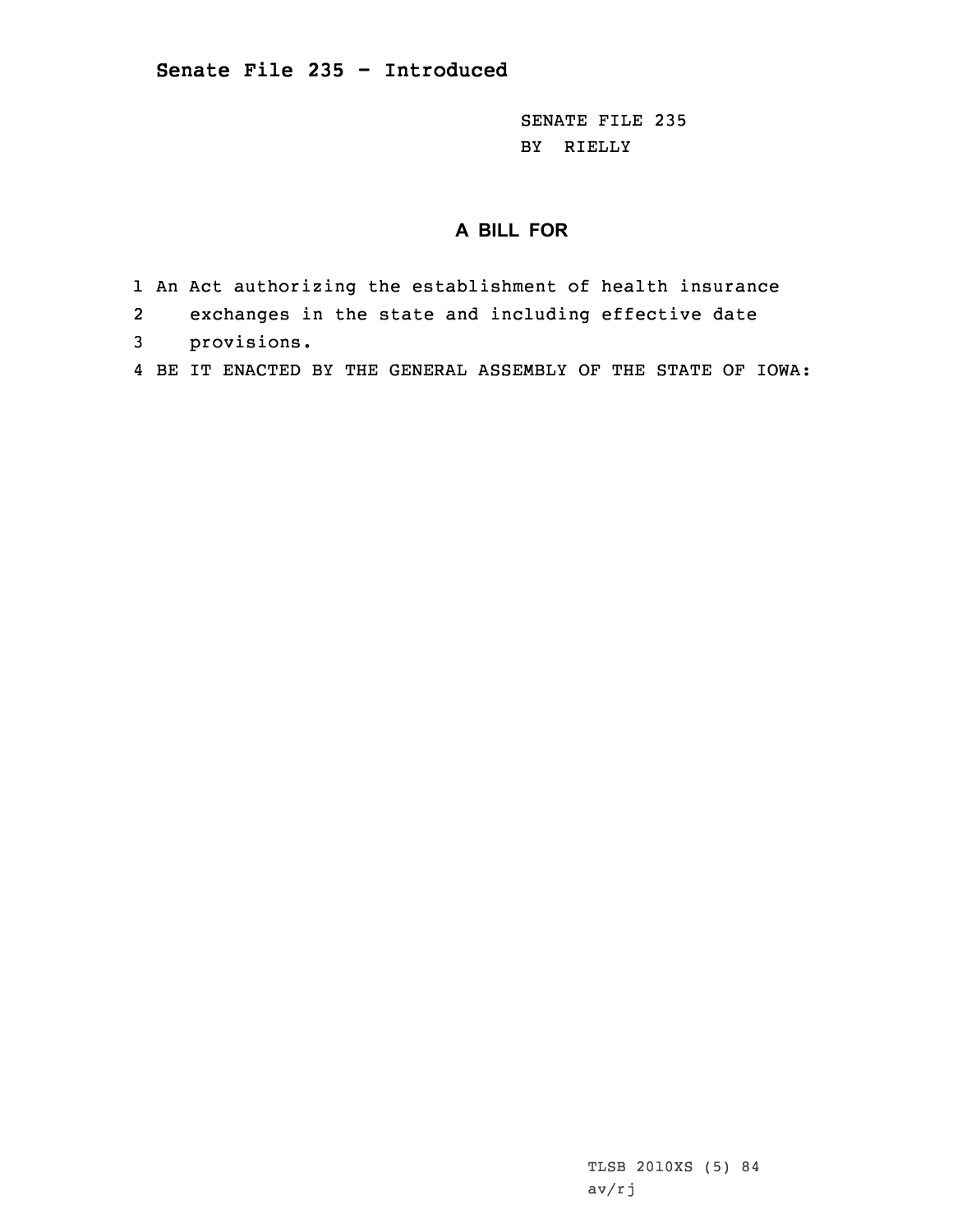1Section 1. NEW SECTION. **514M.1 Title.**

2 This Act shall be known and may be cited as the *"Iowa Health* <sup>3</sup> *Insurance Exchange Act"*.

4Sec. 2. NEW SECTION. **514M.2 Purpose and intent.**

 The purpose of this Act is to provide for the establishment of health insurance exchanges in this state to facilitate the sale and purchase of qualified health benefit plans in the individual market in this state and to assist qualified small employers in the state in facilitating the availability of qualified health benefit plans offered in the small group 11 market. The intent of authorizing the establishment of health insurance exchanges in the state is to reduce the number of uninsured, provide <sup>a</sup> transparent marketplace and consumer education, and assist individuals with access to programs, premium assistance tax credits, and cost-sharing reductions.

16 Sec. 3. NEW SECTION. **514M.3 Definitions.**

17 As used in this chapter, unless the context otherwise 18 requires:

19 1. *"Commissioner"* means the commissioner of insurance. <sup>20</sup> 2. *"Exchange"* means <sup>a</sup> health insurance exchange established 21 or approved pursuant to section 514M.4.

22 3. *"Federal Act"* means the federal Patient Protection and Affordable Care Act, Pub. L. No. 111-148, as amended by the federal Health Care and Education Reconciliation Act of 2010, Pub. L. No. 111-152, and any amendments thereto, or regulations or guidance issued under, those Acts.

 4. *a. "Health benefit plan"* means <sup>a</sup> policy, contract, certificate, or agreement offered or issued by <sup>a</sup> health carrier to provide, deliver, arrange for, pay for, or reimburse any of the costs of health care services.

<sup>31</sup> *b. "Health benefit plan"* does not include any of the 32 following:

33 (1) Coverage only for accident, or disability income 34 insurance, or any combination thereof.

35 (2) Coverage issued as <sup>a</sup> supplement to liability insurance.

-1-

LSB 2010XS (5) 84  $av/rj$  1/20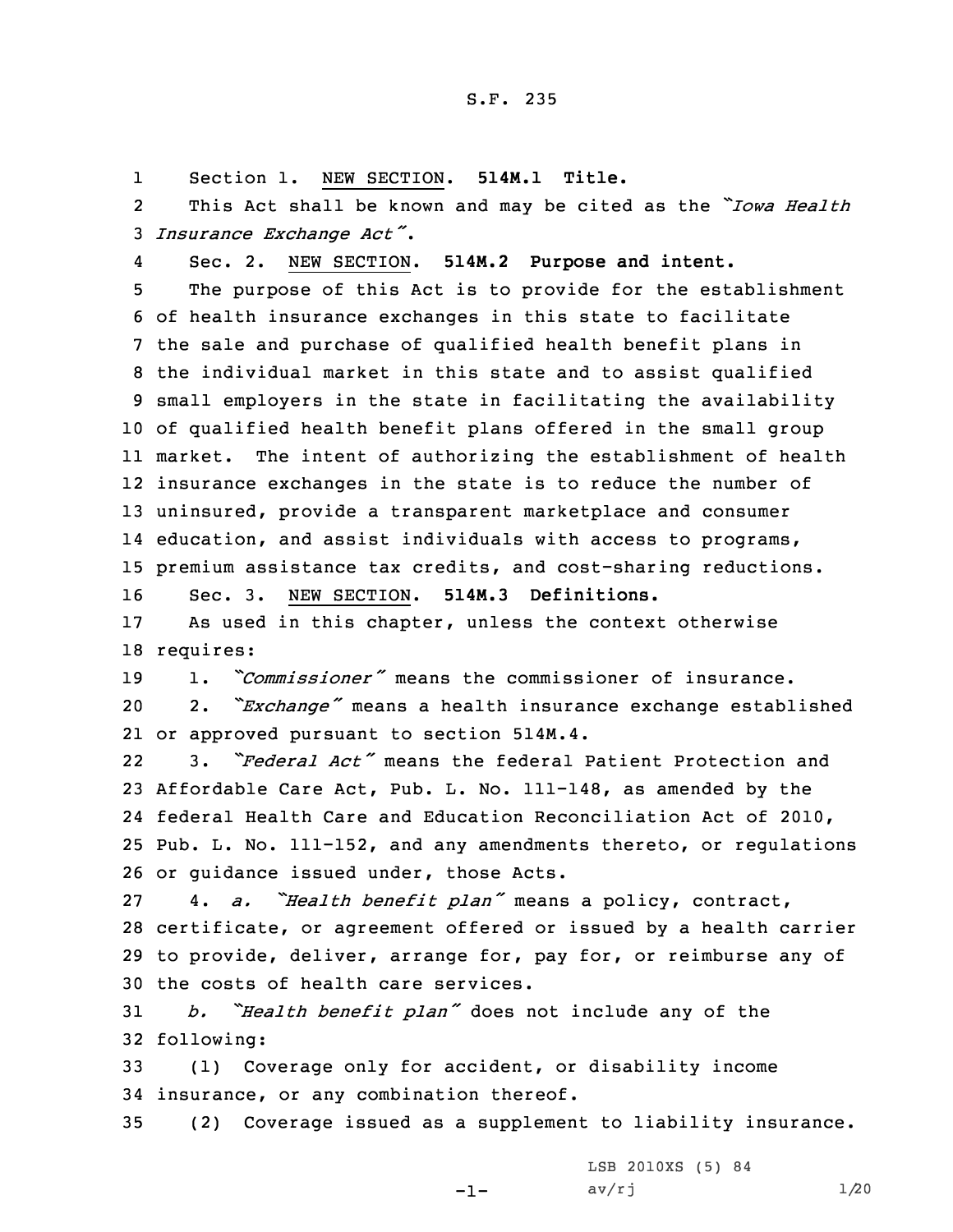1 (3) Liability insurance, including general liability 2 insurance and automobile liability insurance.

<sup>3</sup> (4) Workers' compensation or similar insurance.

4(5) Automobile medical payment insurance.

5 (6) Credit-only insurance.

6 (7) Coverage for on-site medical clinics.

 (8) Other similar insurance coverage, specified in federal regulations issued pursuant to Tit. XXVII of the federal Public Health Service Act, as enacted by the federal Health Insurance Portability and Accountability Act of 1996, Pub. L. No. 104-191, and amended by the federal Act, under which benefits for health care services are secondary or incidental to other insurance benefits.

14 *c. "Health benefit plan"* does not include any of the 15 following benefits if they are provided under <sup>a</sup> separate 16 policy, certificate, or contract of insurance or are otherwise 17 not an integral part of the plan:

18 (1) Limited scope dental or vision benefits.

19 (2) Benefits for long-term care, nursing home care, home 20 health care, community-based care, or any combination thereof. 21 (3) Other similar, limited benefits specified in federal 22 regulations issued pursuant to the federal Health Insurance 23 Portability and Accountability Act of 1996, Pub. L. No. 24 104-191.

 *d. "Health benefit plan"* does not include any of the following benefits if the benefits are provided under <sup>a</sup> separate policy, certificate, or contract of insurance, there is no coordination between the provision of the benefits and any exclusion of benefits under any group health plan maintained by the same plan sponsor, and the benefits are paid with respect to an event without regard to whether benefits are provided with respect to such an event under any group health plan maintained by the same plan sponsor:

34 (1) Coverage only for <sup>a</sup> specified disease or illness. 35 (2) Hospital indemnity or other fixed indemnity insurance.

 $-2-$ 

LSB 2010XS (5) 84  $av/rj$  2/20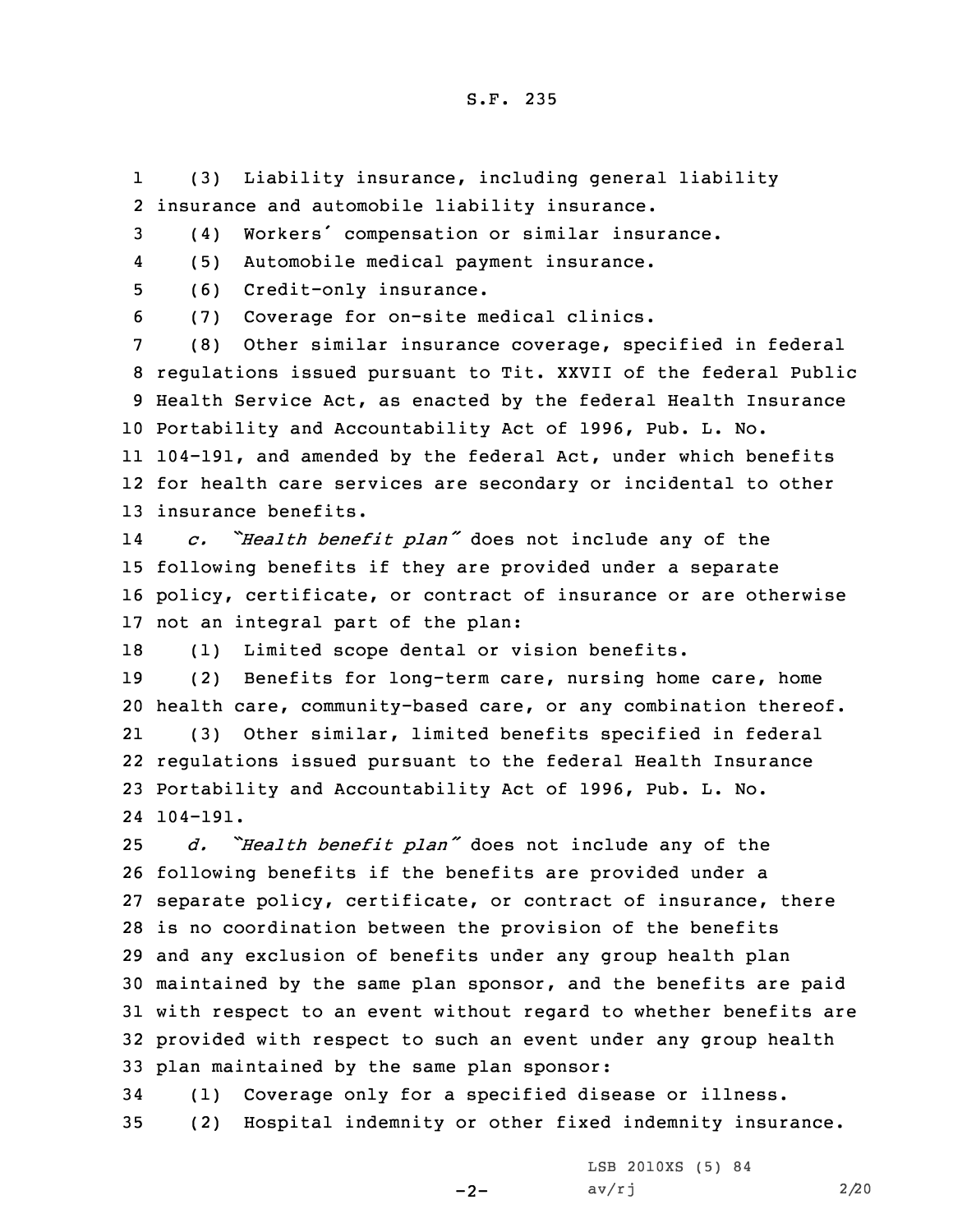1 *e. "Health benefit plan"* does not include any of the 2 following if offered as <sup>a</sup> separate policy, certificate, or 3 contract of insurance:

4 (1) Medicare supplemental health insurance as defined under 5 section 1882(g)(1) of the federal Social Security Act.

6 (2) Coverage supplemental to the coverage provided under 10 7 U.S.C. ch. 55, by the civilian health and medical program of 8 the uniformed services.

9 (3) Supplemental coverage similar to that provided under <sup>a</sup> 10 group health plan.

11 5. *"Health carrier"* means an entity subject to the insurance laws and rules of this state, or subject to the jurisdiction 13 of the commissioner, that contracts or offers to contract to provide, deliver, arrange for, pay for, or reimburse any of the costs of health care services, including an insurance company offering sickness and accident plans, <sup>a</sup> health maintenance organization, <sup>a</sup> nonprofit hospital or health service corporation, or any other entity providing <sup>a</sup> plan of health insurance, health benefits, or health services.

<sup>20</sup> 6. *"Insurance producer"* means <sup>a</sup> person required to be 21 licensed under chapter 522B.

22 7. *"Mandate-free health benefit plan"* means <sup>a</sup> health 23 benefit plan that is exempt from some or all special health and 24 accident insurance coverages required pursuant to the federal 25 Act or chapter 514C.

 8. *"Qualified dental plan"* means <sup>a</sup> limited scope dental plan that has been certified in accordance with section 514M.8. 9. *"Qualified employer"* means <sup>a</sup> small employer that elects to make its full-time employees eligible for one or more qualified health benefit plans offered through the exchange, and at the option of the employer, some or all of its part-time employees, provided that the employer does either of the following:

34 *a.* Has its principal place of business in this state and 35 elects to provide coverage through the exchange to all of its

 $-3-$ 

LSB 2010XS (5) 84  $av/rj$  3/20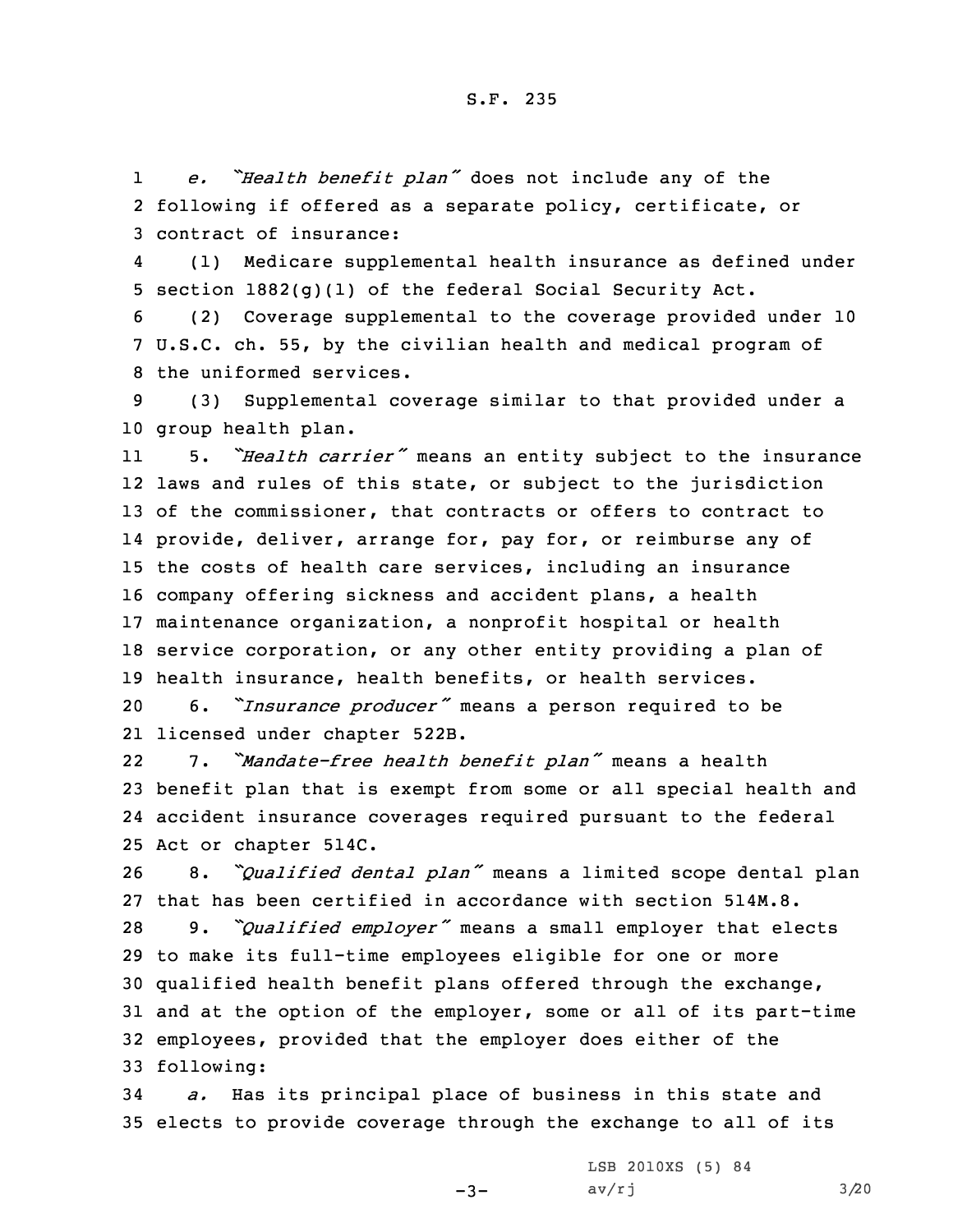1 eligible employers wherever employed.

2 *b.* Elects to provide coverage through the exchange to all 3 of its eligible employees who are principally employed in this 4 state.

<sup>5</sup> 10. *"Qualified health benefit plan"* means <sup>a</sup> health benefit 6 plan that has in effect <sup>a</sup> certification as described in section 7 1311(c) of the federal Act and section 514M.8.

<sup>8</sup> 11. *"Qualified individual"* means an individual, including <sup>a</sup> 9 minor, who is all of the following:

10 *a.* Is seeking to enroll in <sup>a</sup> qualified health plan offered 11 to individuals through the exchange.

12*b.* Is <sup>a</sup> resident of this state.

13 *c.* At the time of enrollment, is not incarcerated, other 14 than incarceration pending the disposition of charges.

 *d.* Is, and is reasonably expected to be, for the entire period for which enrollment is sought, <sup>a</sup> citizen or national of the United States or an alien lawfully present in the United 18 States.

<sup>19</sup> 12. *"Secretary"* means the secretary of the United States 20 department of health and human services.

21 13. *a. "Small employer"* means an employer that employed an 22 average of one to fifty employees during the preceding calendar 23 year.

24*b.* For the purposes of this subsection:

 (1) All persons treated as <sup>a</sup> single employer under subsection (b), (c), (m), or (o) of section 414 of the Internal Revenue Code of 1986 shall be treated as <sup>a</sup> single employer. (2) An employer and any predecessor employer shall be treated as <sup>a</sup> single employer.

30 (3) All employees shall be counted, including part-time 31 employees and employees who are not eligible for coverage 32 through the employer.

33 (4) If an employer was not in existence throughout the 34 preceding calendar year, the determination of whether that 35 employer is <sup>a</sup> small employer shall be based on the average

 $-4-$ 

LSB 2010XS (5) 84  $av/rj$  4/20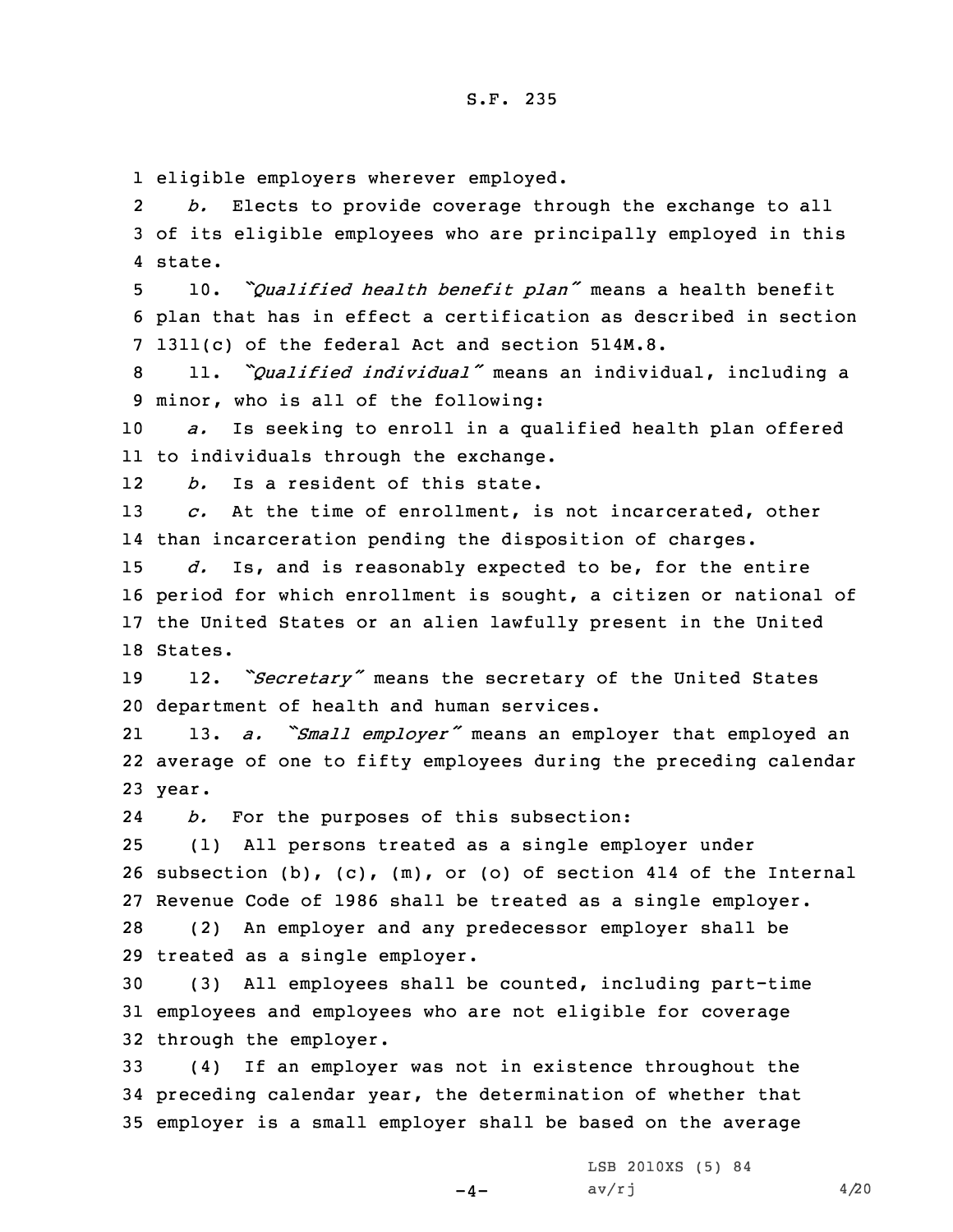number of employees that is reasonably expected that employer will employ on business days in the current calendar year. (5) An employer that makes enrollment in qualified health plans available to its employees through the small business health options program exchange, and would cease to be <sup>a</sup> small employer by reason of an increase in the number of its employees, shall continue to be treated as <sup>a</sup> small employer for purposes of this chapter as long as it continuously makes enrollment through the small business health options program exchange available to its employees.

11 Sec. 4. NEW SECTION. **514M.4 Establishment of Iowa health** 12 **insurance exchange —— additional exchanges authorized.**

 1. <sup>A</sup> health insurance exchange shall be established in 14 this state, and subject to the discretion of the commissioner, may be operated by the insurance division of the department of commerce under the supervision of the commissioner or as <sup>a</sup> nonprofit corporation approved by the commissioner. The commissioner shall approve the establishment of one or more exchanges in the state that meet the requirements of this chapter. An exchange or components of an exchange established or approved pursuant to this subsection may be operated on <sup>a</sup> statewide or regional basis, or on <sup>a</sup> multistate basis, subject to the approval of the commissioner. An exchange established or approved pursuant to this subsection shall be operated pursuant to <sup>a</sup> plan of operation approved by the commissioner. 2. The commissioner shall establish <sup>a</sup> provider

 reimbursement system for health benefit plans issued in this state that all health carriers and health providers may join to facilitate fair and reasonable payments for the cost of health care services provided pursuant to <sup>a</sup> health benefit plan.

31 3. The commissioner shall create <sup>a</sup> value or outcome-based 32 reimbursement system for health benefit plans issued in this 33 state to which all health carriers may subscribe.

34 4. An exchange shall do all of the following:

35 *a.* Facilitate the purchase and sale of qualified health

 $-5-$ 

LSB 2010XS (5) 84  $av/rj$  5/20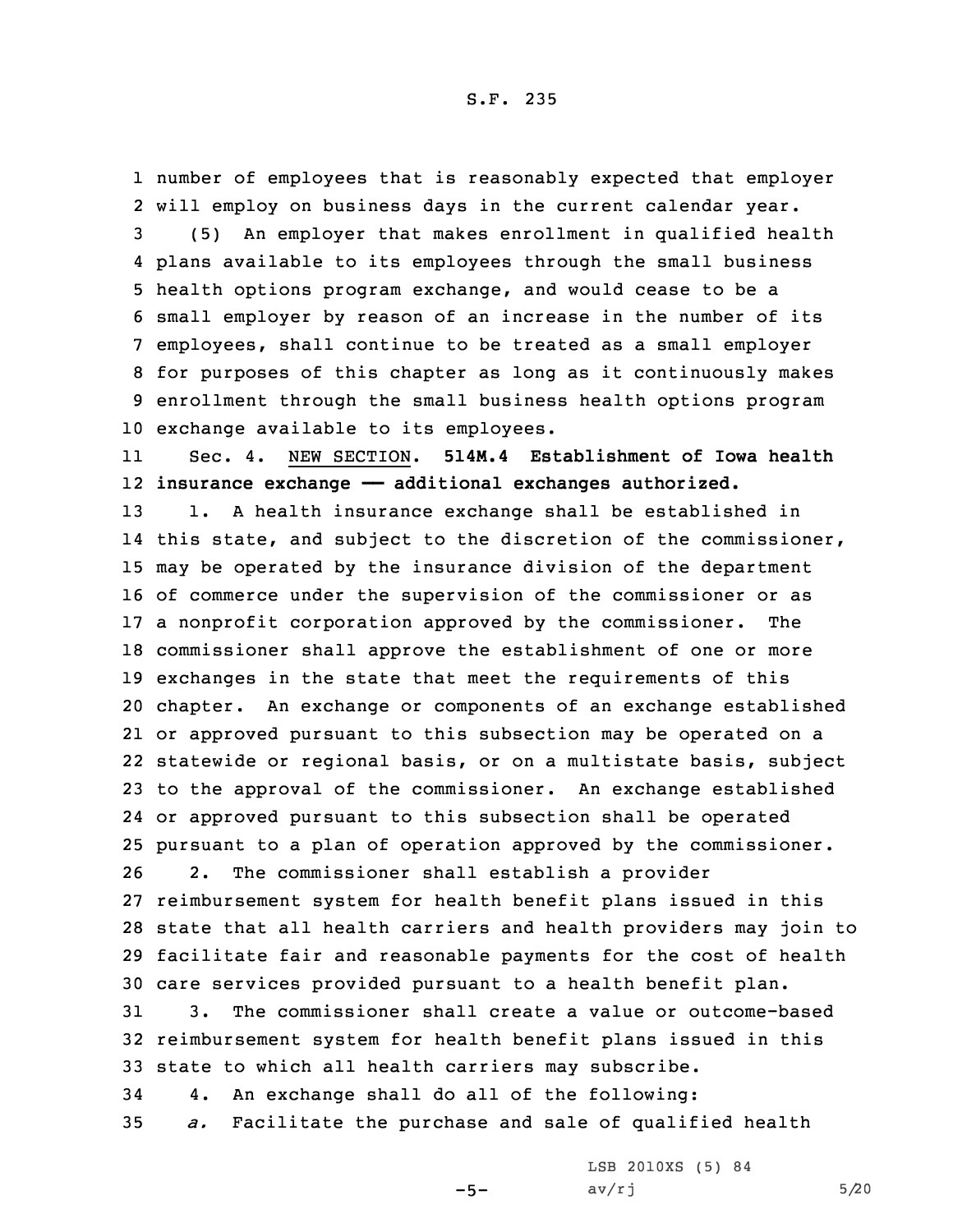1 benefit plans to qualified individuals and qualified employers 2 as described in this chapter and in the federal Act.

3 *b.* Meet the requirements of this chapter and any rules 4 adopted pursuant to this chapter.

 5. All persons who enroll in <sup>a</sup> qualified health benefit plan offered through an exchange shall be enrolled by an insurance producer. The health carrier that issues the qualified health benefit plan selected shall pay the producer <sup>a</sup> commission of at least five percent of the premium paid by the enrollee. If <sup>a</sup> health carrier offers health benefit plans outside the exchange, the health carrier shall pay an insurance producer that enrolls <sup>a</sup> person in that health benefit plan <sup>a</sup> commission of at least five percent of the premium paid by the enrollee. 14 6. An exchange may employ staff to carry out the functions of the exchange, but no public employee shall sell, solicit, negotiate, advise, or counsel consumers on health insurance or otherwise offer services for which <sup>a</sup> license as an insurance producer is required pursuant to chapter 522B.

 7. An exchange may contract with an eligible entity to fulfill any of its responsibilities as described in this chapter. An eligible entity includes but is not limited to an entity that has experience in individual and small group health benefit plans, benefit administration, or other experience relevant to the responsibilities to be assumed by the entity. However, <sup>a</sup> health carrier or an affiliate of <sup>a</sup> health carrier is not an eligible entity for the purposes of this subsection. 8. An exchange may enter into information-sharing agreements with federal and state agencies and other state exchanges to carry out its responsibilities under this chapter provided such agreements include adequate protections with respect to the confidentiality of the information to be shared and comply with all state and federal laws and regulations. Sec. 5. NEW SECTION. **514M.5 General requirements.** 1. An exchange or exchanges established or approved pursuant to section 514M.4 shall make qualified health

 $-6-$ 

LSB 2010XS (5) 84  $av/rj$  6/20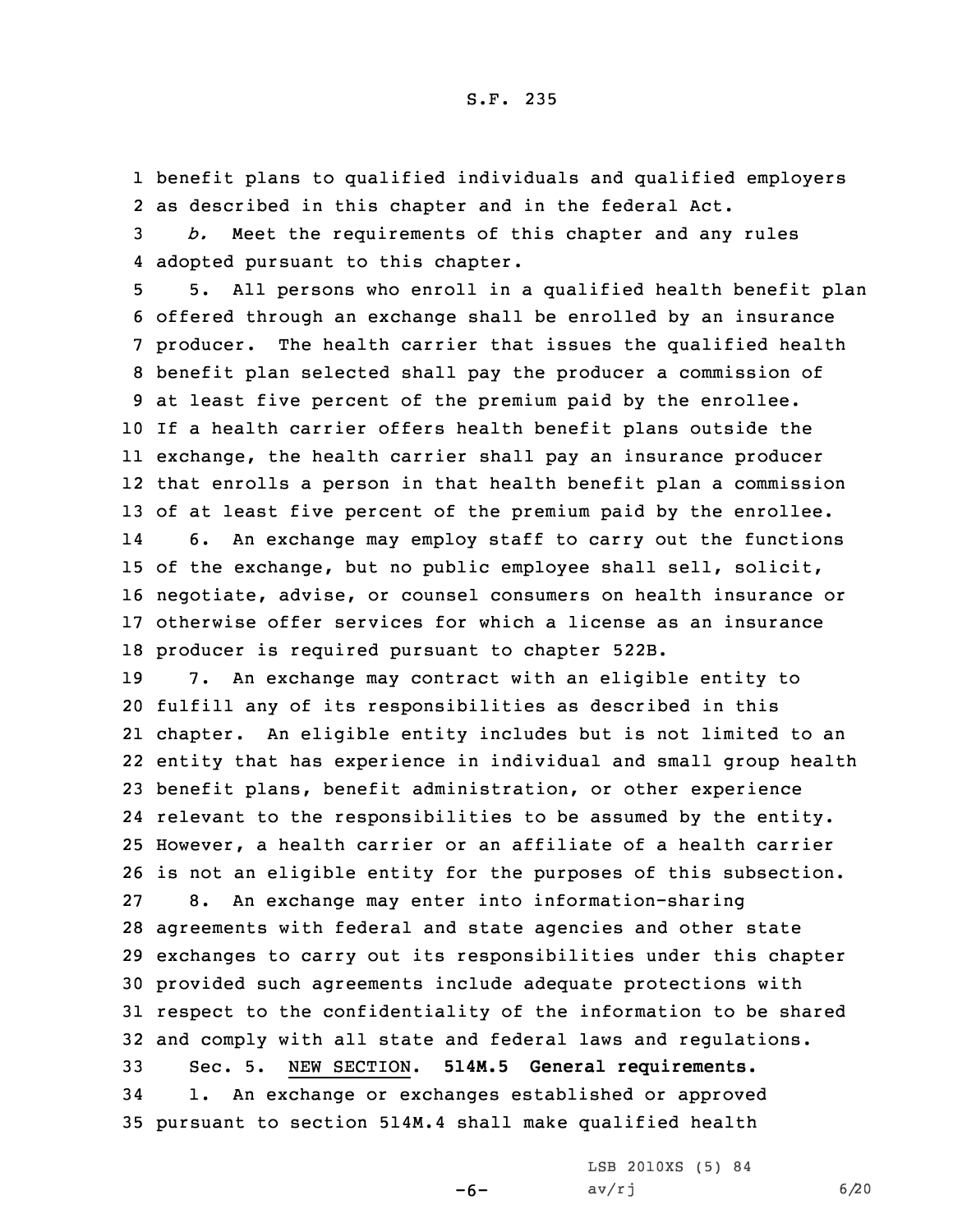1 benefit plans that are effective on or before January 1, 2014, 2 available to qualified individuals and qualified employers in 3 the state.

4 2. The exchange or exchanges that are established or approved shall request <sup>a</sup> five-year waiver from the secretary from the certification requirements for health benefit plans of the federal Act to enable the exchange to offer mandate-free health benefit plans in addition to offering qualified health benefit plans through the exchange.

 3. The exchange or exchanges shall allow <sup>a</sup> health carrier to offer <sup>a</sup> plan that provides limited scope dental benefits meeting the requirements of section 9832(c)(2)(A) of the Internal Revenue Code of 1986 through the exchange, either separately or in conjunction with <sup>a</sup> qualified health benefit plan, if the plan provides pediatric dental benefits meeting the requirements of section 1302(b)(1)(J) of the federal Act.

 4. An exchange or <sup>a</sup> health carrier offering qualified health benefit plans through an exchange shall not charge an individual <sup>a</sup> fee or penalty for termination of coverage if the individual enrolls in another type of minimum essential coverage because the individual has become newly eligible for that coverage or because the individual's employer-sponsored coverage has become affordable under the standards of the federal Act, to be codified at section 36B(c)(2)(C) of the Internal Revenue Code of 1986.

26 Sec. 6. NEW SECTION. **514M.6 Duties of an exchange.** 27 An exchange established or approved pursuant to section 28 514M.4 shall do all of the following:

 1. Implement procedures for the certification, recertification, and decertification of health benefit plans as qualified health benefit plans, consistent with guidelines developed by the secretary under section 1311(c) of the federal Act and applicable state law.

34 2. Provide for the operation of <sup>a</sup> toll-free telephone 35 hotline to respond to requests for assistance.

 $-7-$ 

LSB 2010XS (5) 84  $av/rj$  7/20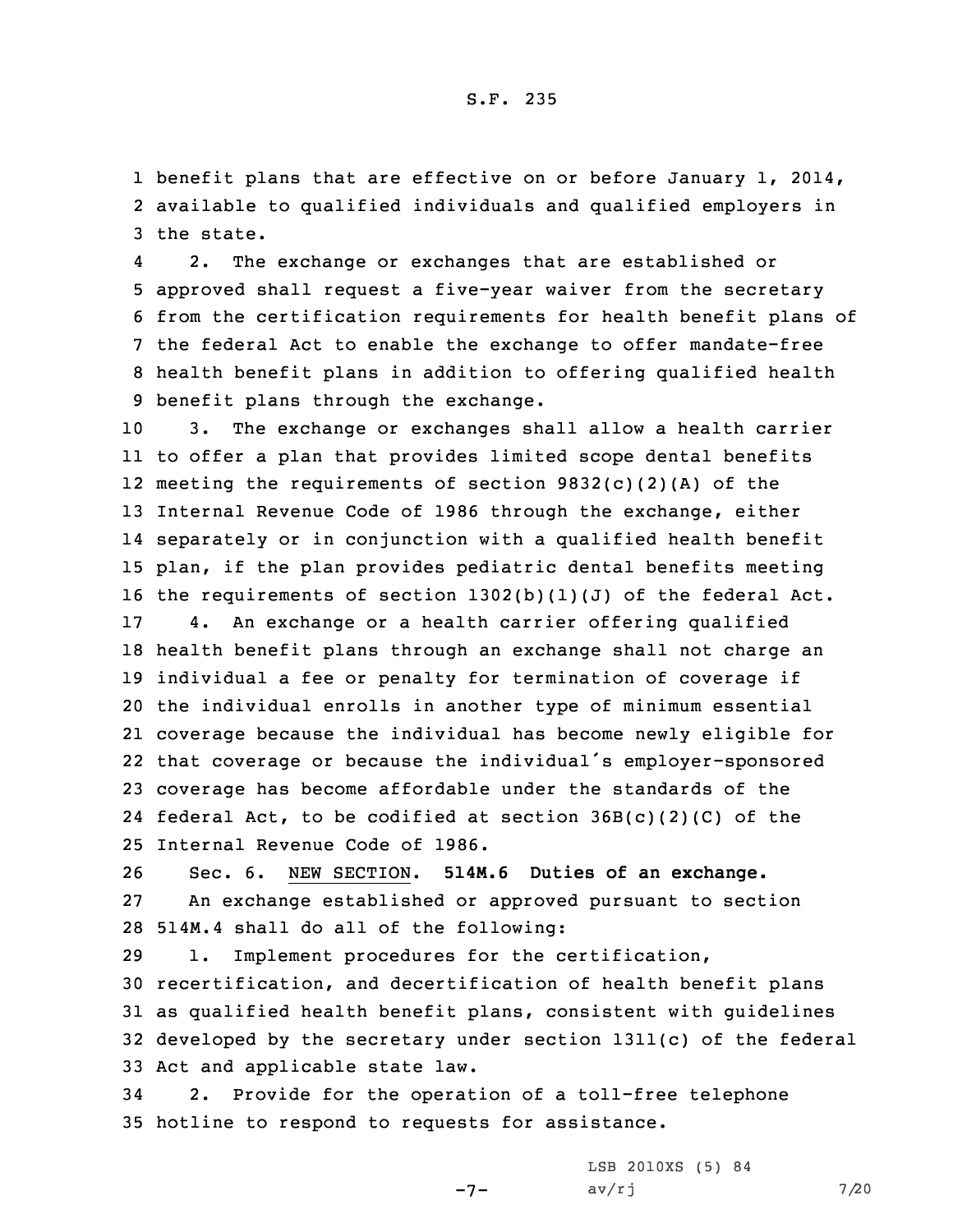1 3. Provide for enrollment periods, as determined by the 2 secretary under section 1311(c)(6) of the federal Act and 3 applicable state law.

4 4. Maintain an internet site through which enrollees and 5 prospective enrollees of qualified health benefit plans may 6 obtain standardized comparative information on such plans.

 5. Assign <sup>a</sup> rating to each qualified health benefit plan offered through the exchange in accordance with criteria 9 developed by the secretary under section  $1311(c)(3)$  of the federal Act, and determine the level of coverage of each qualified health benefit plan in accordance with regulations issued by the secretary under section 1302(d)(2)(A) of the federal Act and applicable state law.

14 6. Utilize <sup>a</sup> standardized format for presenting health 15 benefit plan options in the exchange, including the use of the 16 uniform outline of coverage established under section 2715 of 17 the Public Health Service Act and applicable state law.

 7. In accordance with section 1413 of the federal Act and applicable state law, inform individuals of eligibility requirements for the Medicaid program under Tit. XIX of the federal Social Security Act, the children's health insurance program under Tit. XXI of the federal Social Security Act, or any applicable state or local public program and, if through screening of an application by the exchange, the exchange determines that any individual is eligible for any such program, enroll that individual in that program.

 8. Establish and make available by electronic means <sup>a</sup> calculator to determine the actual cost of coverage after application of any premium tax credit under the standards of the federal Act to be codified at section 36B(c)(2)(C) of the Internal Revenue Code of 1986 and any cost-sharing reductions under section 1402 of the federal Act.

33 9. Establish <sup>a</sup> component of the exchange through which 34 qualified employers may access coverage for their eligible 35 employees and the employees can enroll in any qualified health

 $-8-$ 

LSB 2010XS (5) 84  $av/rj$  8/20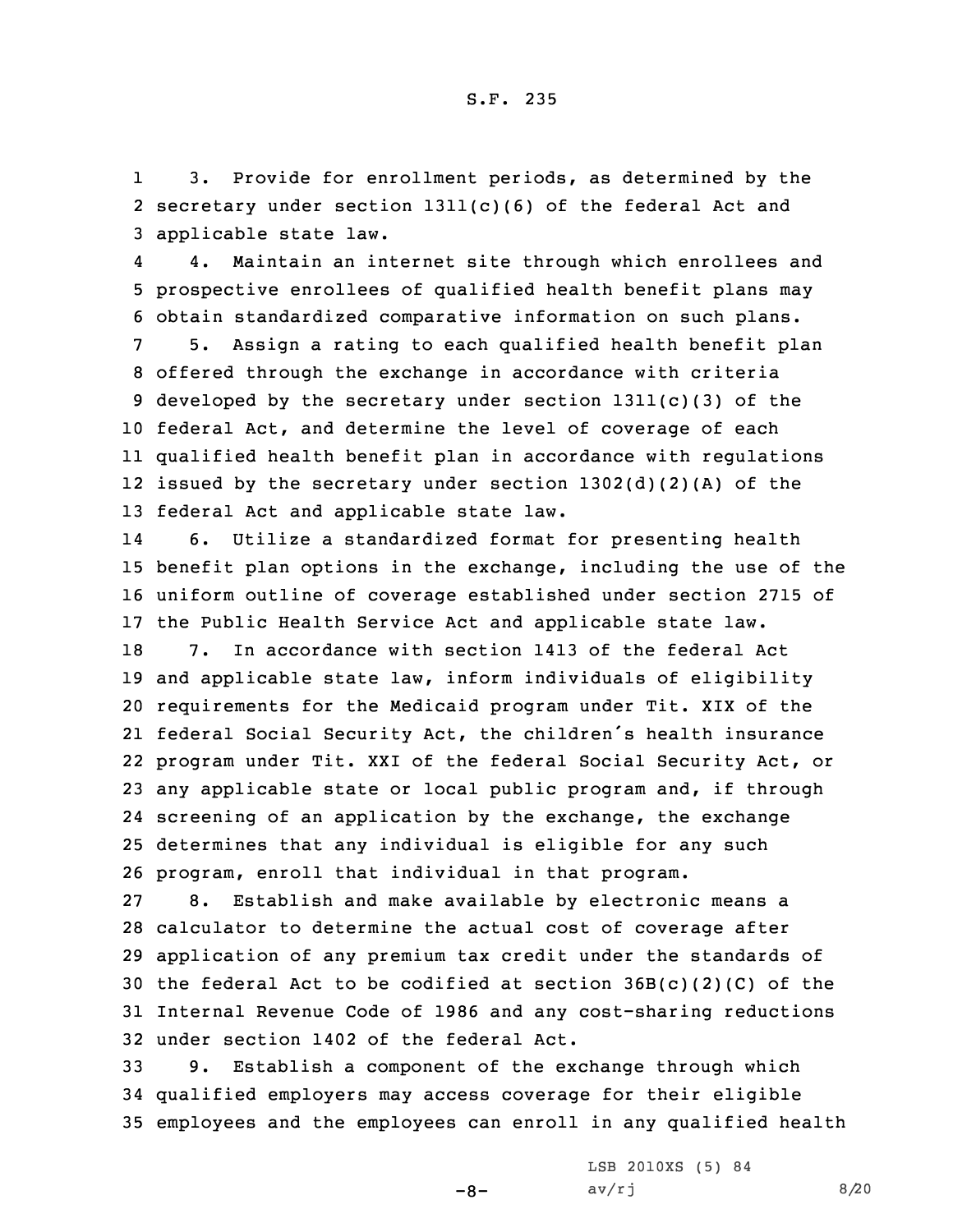1 benefit plan offered through the exchange at the level of 2 coverage specified by the employer.

 10. Subject to section 1411 of the federal Act and applicable state law, grant <sup>a</sup> certification attesting that, for purposes of the individual responsibility penalty under the standards of the federal Act, to be codified at section 5000A of the Internal Revenue Code of 1986, an individual is exempt from the individual responsibility requirement or from the penalty imposed by that section because of any of the following:

11 *a.* There is no affordable qualified health benefit plan 12 available through the exchange, or the individual's employer, 13 covering the individual.

14 *b.* The individual meets the requirements for any other such 15 exemption from the individual responsibility requirement or 16 penalty.

17 11. Transfer to the United States secretary of the treasury 18 all of the following:

19 *a.* A list of the individuals who are issued <sup>a</sup> certification <sup>20</sup> under subsection 10, paragraph *"a"*, including the name and 21 taxpayer identification number of each individual.

22 *b.* The name and taxpayer identification number of each individual who was an employee of an employer but who was determined to be eligible for the premium tax credit under the standards of the federal Act to be codified at section 36B(c)(2)(C) of the Internal Revenue Code of 1986, because of either of the following:

28 (1) The employer did not provide minimum essential health 29 benefits coverage.

 (2) The employer provided the minimum essential health benefits coverage, but it was determined under the standards 32 of the federal Act, to be codified at section  $36B(c)(2)(C)$  of the Internal Revenue Code of 1986, to either be unaffordable to the employee or not to provide the required minimum actuarial 35 value.

-9-

LSB 2010XS (5) 84  $av/rj$  9/20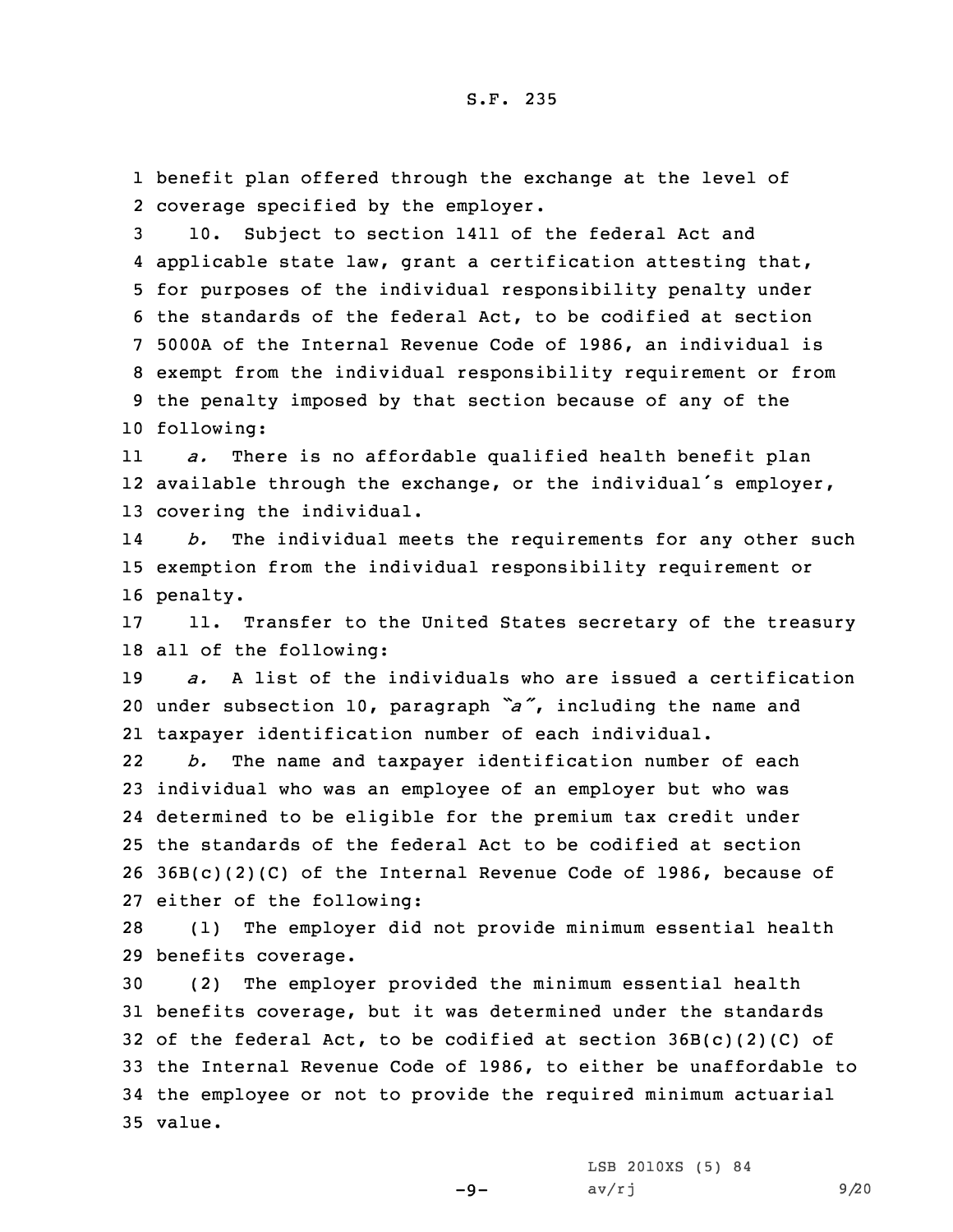1 *c.* The name and taxpayer identification number of all of the 2 following:

3 (1) Each individual who notifies the exchange under section 4 1411(b)(4) of the federal Act that the individual has changed 5 employers.

6 (2) Each individual who ceases coverage under <sup>a</sup> qualified 7 health benefit plan during <sup>a</sup> plan year and the effective date 8 of that cessation.

 12. Provide to each employer the name of each employee of the employer described in subsection 11, paragraph *"b"*, who ceases coverage under <sup>a</sup> qualified health benefit plan during <sup>a</sup> plan year and the effective date of the cessation.

 13. Perform duties required of, or delegated to, the exchange by the secretary, the United States secretary of the treasury, or the commissioner related to determining eligibility for premium tax credits, reduced cost-sharing, or individual responsibility requirement exemptions.

 14. Review the rate of premium growth within the exchange and outside the exchange, and consider the information obtained in developing recommendations on whether to continue limiting qualified employer status to small employers.

22 15. Credit the amount of any free choice voucher to the monthly premium of the plan in which <sup>a</sup> qualified employee is enrolled, in accordance with section 10108 of the federal Act, and collect the amount credited from the offering employer. 16. Meet all of the following financial integrity

27 requirements:

28 *a.* Keep an accurate accounting of all activities, receipts, 29 and expenditures of the exchange and annually submit to the 30 commissioner <sup>a</sup> report concerning such accountings.

 *b.* Fully cooperate with any investigation conducted by the secretary pursuant to the secretary's authority under the federal Act, and allow the secretary, in coordination with the inspector general of the United States department of health and human services, to do all of the following:

-10-

LSB 2010XS (5) 84 av/rj 10/20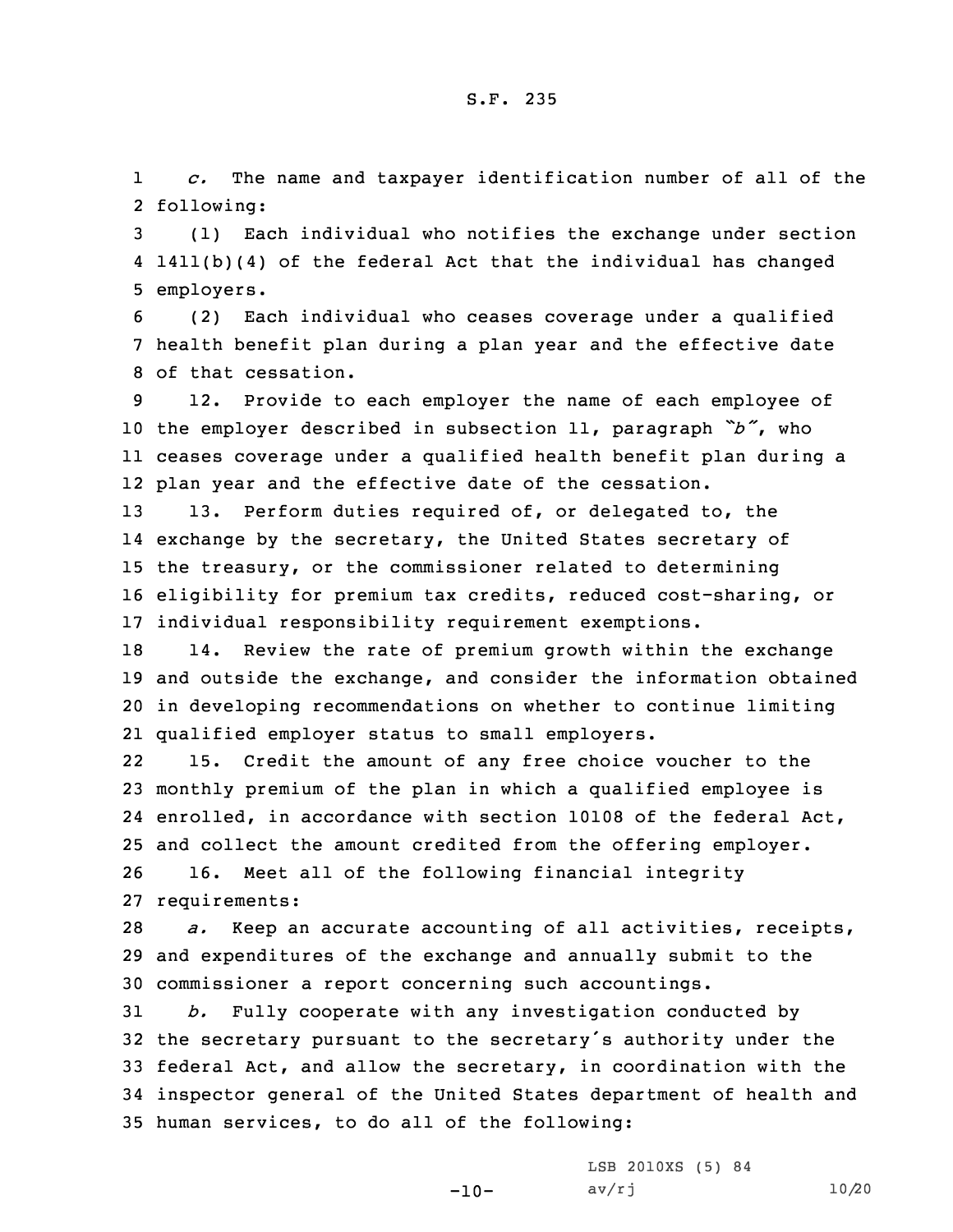1(1) Investigate the affairs of the exchange.

2(2) Examine the properties and records of the exchange.

3 (3) Require periodic reports in relation to the activities 4 undertaken by the exchange.

5 Sec. 7. NEW SECTION. **514M.7 Navigators.**

 1. An exchange may select entities qualified to serve as navigators in accordance with section 1311(i) of the federal Act, standards developed by the secretary, and applicable state law, and award grants to enable navigators to do all of the following:

11 *a.* Conduct public education activities to raise awareness 12 of the availability of qualified health benefit plans through 13 an exchange.

14 *b.* Distribute fair and impartial information concerning 15 enrollment in qualified health benefit plans, and the 16 availability of premium tax credits under the standards of the 17 federal Act, to be codified at section  $36B(c)(2)(C)$  of the 18 Internal Revenue Code of 1986, and any cost-sharing reductions 19 under section 1402 of the federal Act.

20 *c.* Facilitate enrollment through an insurance producer in 21 qualified health benefit plans through an exchange or in health 22 benefit plans outside an exchange.

 *d.* Provide referrals to the office of health insurance consumer assistance established under the federal Act pursuant to section 2793 of the federal Public Health Service Act and the office of the commissioner or any other appropriate state agency, for any enrollee with <sup>a</sup> grievance, complaint, or question regarding the enrollee's health benefit plan, coverage, or <sup>a</sup> determination under that plan or coverage.

30 *e.* Provide information in <sup>a</sup> manner that is culturally and 31 linguistically appropriate to the needs of the population being 32 served by an exchange.

33 2. All entities qualified as navigators that facilitate 34 enrollment in health benefit plans shall be licensed as 35 insurance producers or shall utilize the services of an

-11-

LSB 2010XS (5) 84  $av/rj$  11/20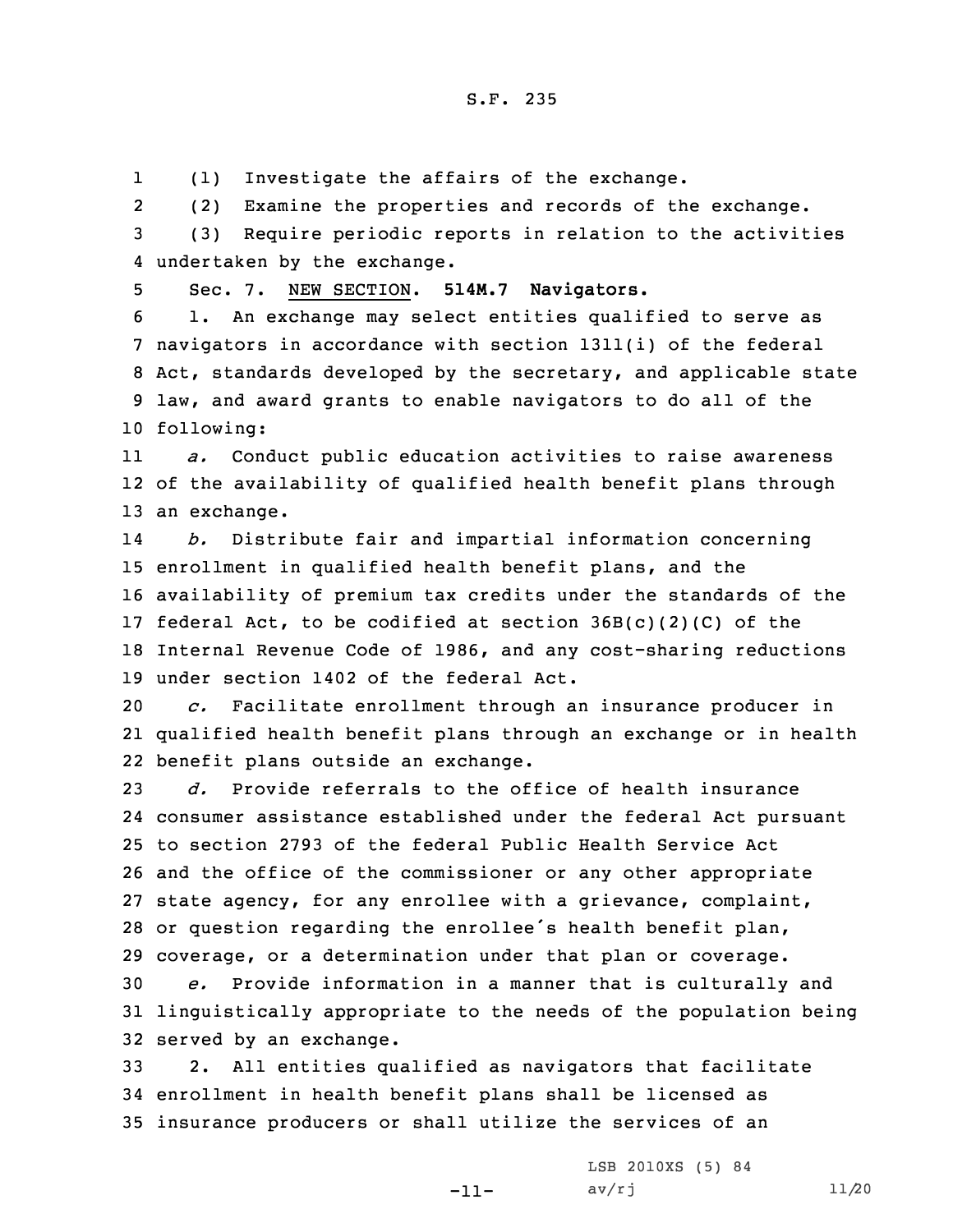1 insurance producer to assist in such facilitation.

2 3. All entities that provide facilitation for <sup>a</sup> navigator 3 shall be licensed as insurance producers.

4 Sec. 8. NEW SECTION. **514M.8 Health benefit plan** 5 **certification.**

6 1. An exchange may certify <sup>a</sup> health benefit plan as <sup>a</sup> 7 qualified health benefit plan if the plan meets all of the 8 following criteria:

 *a.* The plan provides the essential health benefit package described in section 1302(a) of the federal Act, except that the plan is not required to provide essential benefits that duplicate the minimum benefits of qualified dental plans, as provided in subsection 5, if all of the following occur: 14 (1) The exchange determines that at least one qualified dental plan is available to supplement the plan's coverage. (2) The health carrier makes <sup>a</sup> prominent disclosure at the time it offers the plan, in <sup>a</sup> form approved by the exchange, that the plan does not provide the full range of essential pediatric benefits and that qualified dental plans providing those benefits and other dental benefits not covered by the plan are offered through the exchange.

22 *b.* The premium rates and contract language have been 23 approved by the commissioner.

24 *c.* The plan provides at least <sup>a</sup> bronze level of coverage, as that level is defined by the federal Act, unless the plan is certified as <sup>a</sup> qualified catastrophic plan, meets the requirements of the federal Act for catastrophic plans, and will only be offered to individuals eligible for catastrophic coverage.

 *d.* The plan's cost-sharing requirements do not exceed the limits established under section 1302(c)(1) of the federal Act, and if the plan is offered through the component of the exchange that offers plans to small employers, the plan's deductible does not exceed the limits established under section 1302(c)(2) of the federal Act.

-12-

LSB 2010XS (5) 84 av/rj 12/20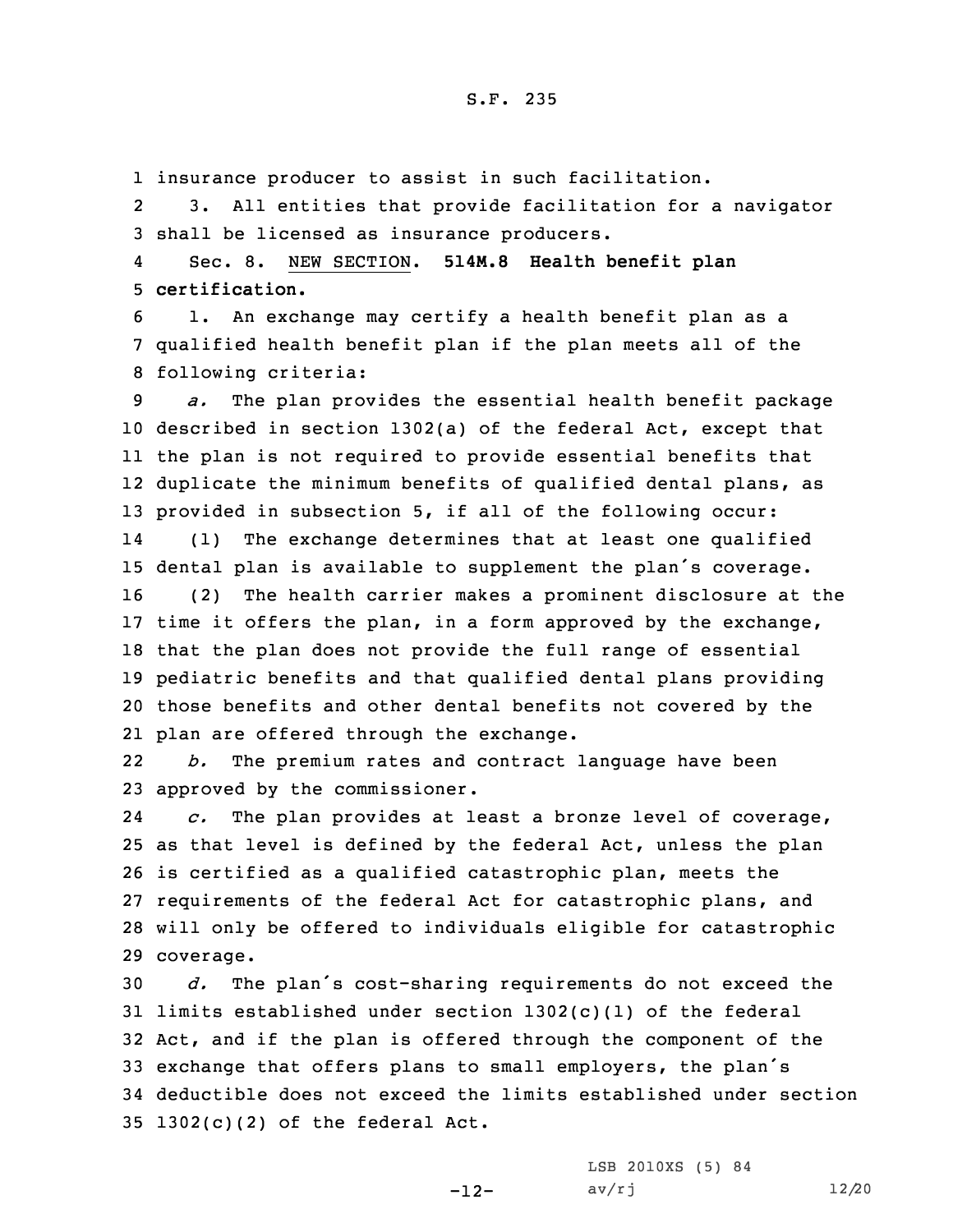1*e.* The plan offers wellness programs.

2 *f.* The health carrier offering the plan provides greater transparency and disclosure of information about the plan benefits, provider networks, claim payment practices, and solvency ratings, and establishes <sup>a</sup> process for consumers to compare features of health benefit plans offered through an exchange or exchanges that have been established or approved pursuant to section 514M.4.

9 *g.* The health carrier offering the plan meets all of the 10 following criteria:

11 (1) Is licensed and in good standing to offer health 12 insurance coverage in this state.

 (2) Offers at least one qualified health benefit plan in the silver level and at least one qualified health benefit plan in the gold level, as those levels are defined in the federal Act, through each component of the exchange in which the health carrier participates, where component refers to the components of the exchange which offer individual coverage and coverage for small employers.

20 (3) Charges the same premium rate for each qualified health 21 benefit plan without regard to whether the plan is offered 22 through the exchange.

23 (4) Does not charge any termination of coverage fees or 24 penalties in violation of section 514M.5.

 (5) Complies with the regulations developed by the secretary under section 1311(d) of the federal Act, applicable state laws, and such other requirements as the exchange may establish.

 *h.* The plan meets the requirements of certification as adopted by rule pursuant to this section and by the secretary under section 1311(c) of the federal Act, which include but are not limited to minimum standards in the areas of marketing practices, network adequacy, essential community providers in underserved areas, accreditation, quality improvement, uniform enrollment forms and descriptions of coverage, and information

-13-

LSB 2010XS (5) 84 av/rj 13/20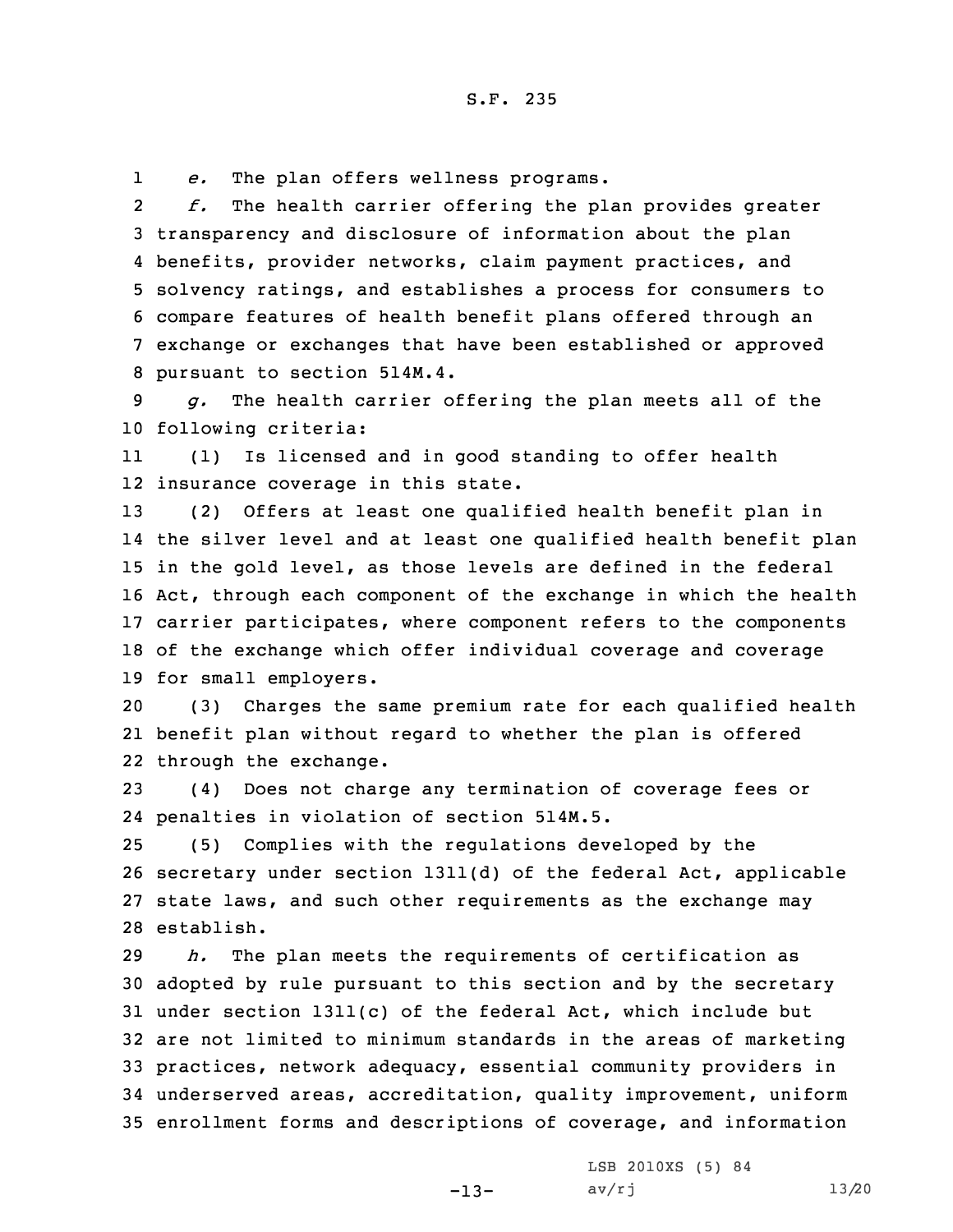1 on quality measures for health benefit plan performance. 2 *i.* The exchange determines that making the health benefit 3 plan available through the exchange is in the interest of 4 qualified individuals and qualified employers in the state.

5 2. An exchange shall not exclude <sup>a</sup> health benefit plan from 6 certification for any of the following reasons:

 *a.* On the basis that the plan is <sup>a</sup> fee-for-service plan. *b.* Through the imposition of premium price controls. *c.* On the basis that the health benefit plan provides treatments necessary to prevent patients' deaths in circumstances the exchange determines are inappropriate or too 12 costly.

 3. An exchange shall permit individuals to learn, in <sup>a</sup> timely manner upon the request of an individual, the amount of cost-sharing, including deductibles, copayments, and coinsurance, under the individual's plan or coverage that the individual would be responsible for paying with respect to the furnishing of <sup>a</sup> specific item or service by <sup>a</sup> participating provider. At <sup>a</sup> minimum, this information shall be made available to the individual through an internet site and through other means for individuals without access to the internet.

 4. An exchange shall not exempt any health carrier seeking certification of <sup>a</sup> health benefit plan, regardless of the type or size of the health carrier, from applicable state licensure or solvency requirements and shall apply the criteria of this section in <sup>a</sup> manner that assures <sup>a</sup> level playing field between or among health carriers participating in the exchange.

 5. *a.* The provisions of this chapter that are applicable to qualified health benefit plans shall also apply to the extent relevant to qualified dental plans except as modified in accordance with the provisions of paragraphs *"b"*, *"c"*, and *"d"* or by rules adopted by an exchange.

34 *b.* A health carrier shall be licensed to offer dental 35 coverage, but is not required to be licensed to offer other

-14-

LSB 2010XS (5) 84  $av/rj$  14/20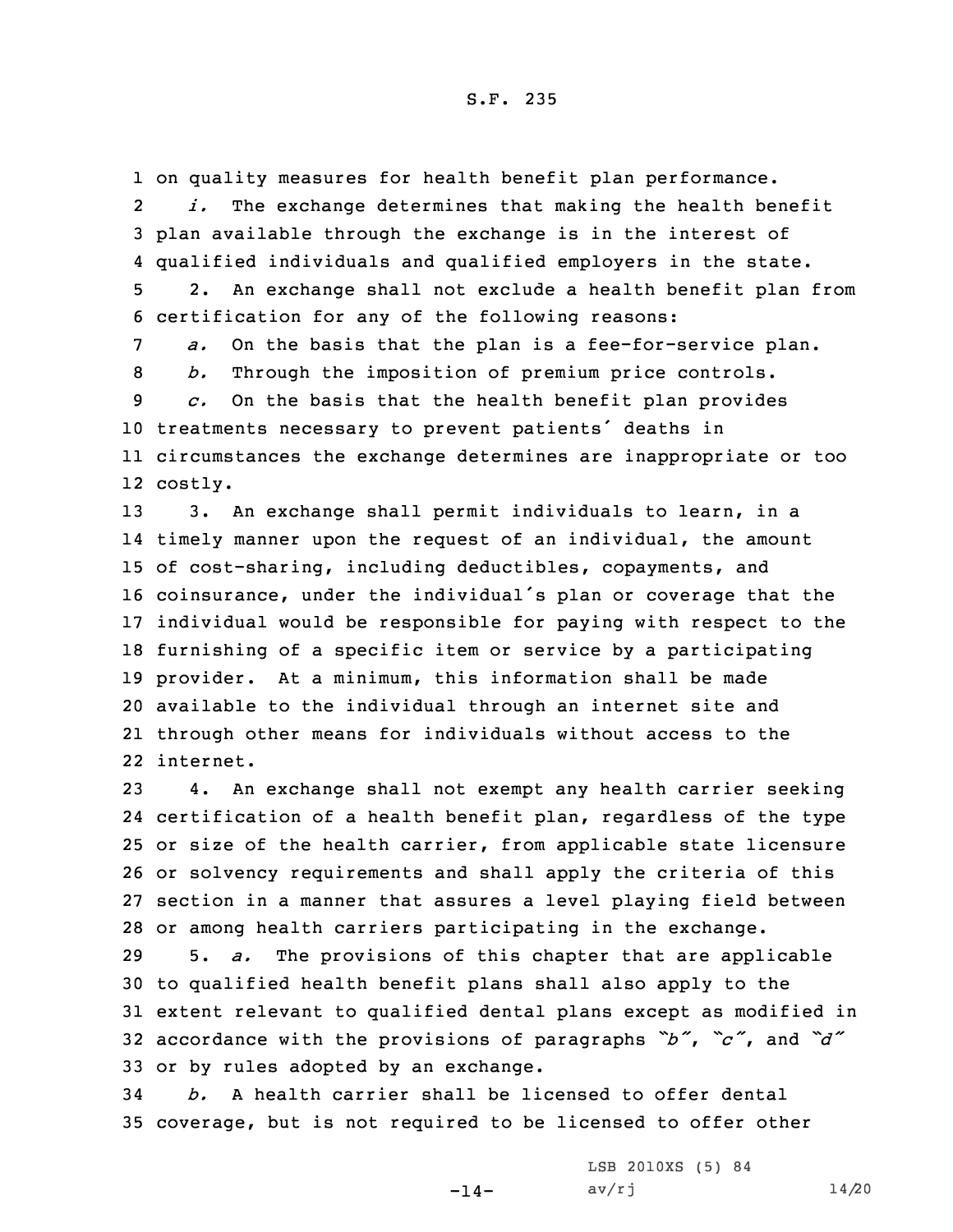1 health benefits.

2 *c.* <sup>A</sup> qualified dental plan shall be limited to dental and oral health benefits, without substantially duplicating the benefits typically offered by health benefit plans without dental coverage and shall include, at <sup>a</sup> minimum, the essential pediatric dental benefits prescribed by the secretary pursuant to section 1302(b)(1)(J) of the federal Act, and such other dental benefits as an exchange or the secretary may specify by regulation or rule.

 *d.* Health carriers may jointly offer <sup>a</sup> comprehensive plan through an exchange in which the dental benefits are provided by <sup>a</sup> health carrier through <sup>a</sup> qualified dental plan and the other benefits are provided by <sup>a</sup> health carrier through <sup>a</sup> qualified health benefit plan, provided that the plans are priced separately and are also made available for purchase separately at the same price.

17 Sec. 9. NEW SECTION. **514M.9 Funding —— publication of** 18 **costs.**

19 1. An exchange may charge assessments or user fees to health carriers that offer health benefit plans through the exchange or may otherwise generate the funding necessary to support the operation of the exchange, as provided pursuant to the plan of operation of the exchange.

24 2. An exchange shall publish the average costs of licensing, regulatory fees, and any other payments required by the exchange, and the administrative costs of the exchange, on an internet site for the purpose of educating consumers about the costs of operating the exchange. The information provided shall include information on moneys lost due to waste, fraud, and abuse of the health care system.

31 Sec. 10. NEW SECTION. **514M.10 Rules.**

 The commissioner shall adopt rules pursuant to chapter 17A to administer the provisions of this chapter. Rules adopted under this section shall not conflict with or prevent the application of regulations promulgated by the secretary under

 $-15-$ 

LSB 2010XS (5) 84 av/rj 15/20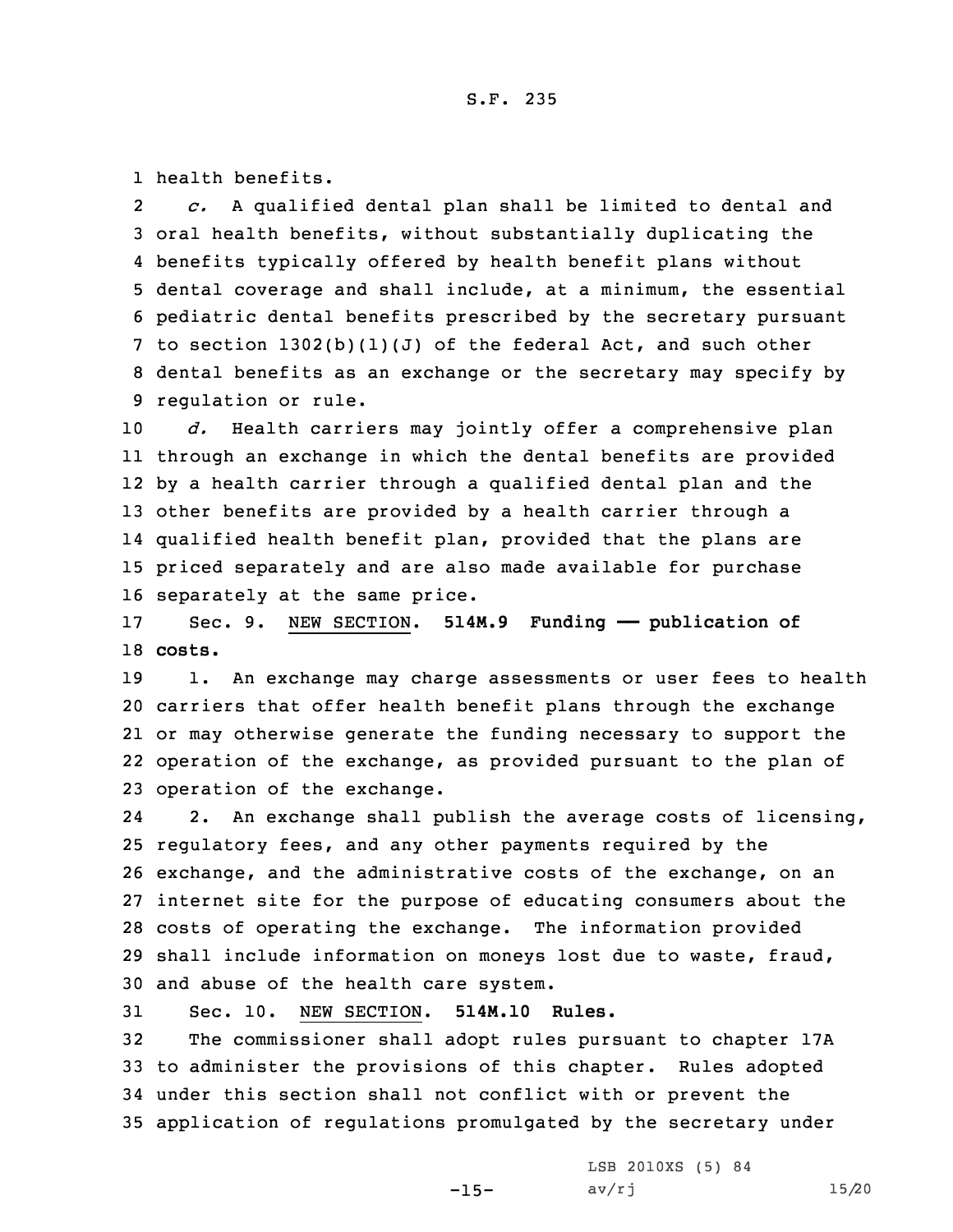1 the federal Act.

2 Sec. 11. NEW SECTION. **514M.11 Advisory committee —— risk** 3 **adjustment.**

4 The commissioner shall establish an advisory committee within the division of insurance of the department of commerce to develop <sup>a</sup> risk adjustment mechanism that will apportion risk among the health carriers providing defined contribution health benefit plans, to protect those health carriers from the risks of adverse selection. The commissioner may delegate the responsibility for development of this mechanism to an exchange.

12 Sec. 12. NEW SECTION. **514M.12 Relation to other laws.** This chapter, and action taken by an exchange pursuant to this chapter, shall not be construed to preempt or supersede the authority of the commissioner to regulate the business of insurance in this state. Except as expressly provided to the contrary in this chapter, all health carriers offering qualified health benefit plans in this state shall comply fully with all applicable health insurance laws of this state and rules adopted and orders issued by the commissioner.

21 Sec. 13. FUTURE REPEAL. If the federal Act is repealed by federal legislation or is ruled invalid by <sup>a</sup> federal court decision, chapter 514M is repealed effective twelve months after the effective date of such federal legislation or after the date of the federal court decision.

26 Sec. 14. CONTINGENT EFFECTIVE DATE. This Act takes effect 27 six months prior to the date upon which an exchange is required 28 by federal law to be operational.

## 29 EXPLANATION

30 This bill authorizes the establishment of health insurance 31 exchanges in the state.

 The bill creates new Code chapter 514M, which authorizes the establishment of health insurance exchanges in the state to facilitate the purchase and sale of qualified health benefit plans in the individual market in this state and to assist

 $-16-$ 

LSB 2010XS (5) 84 av/rj 16/20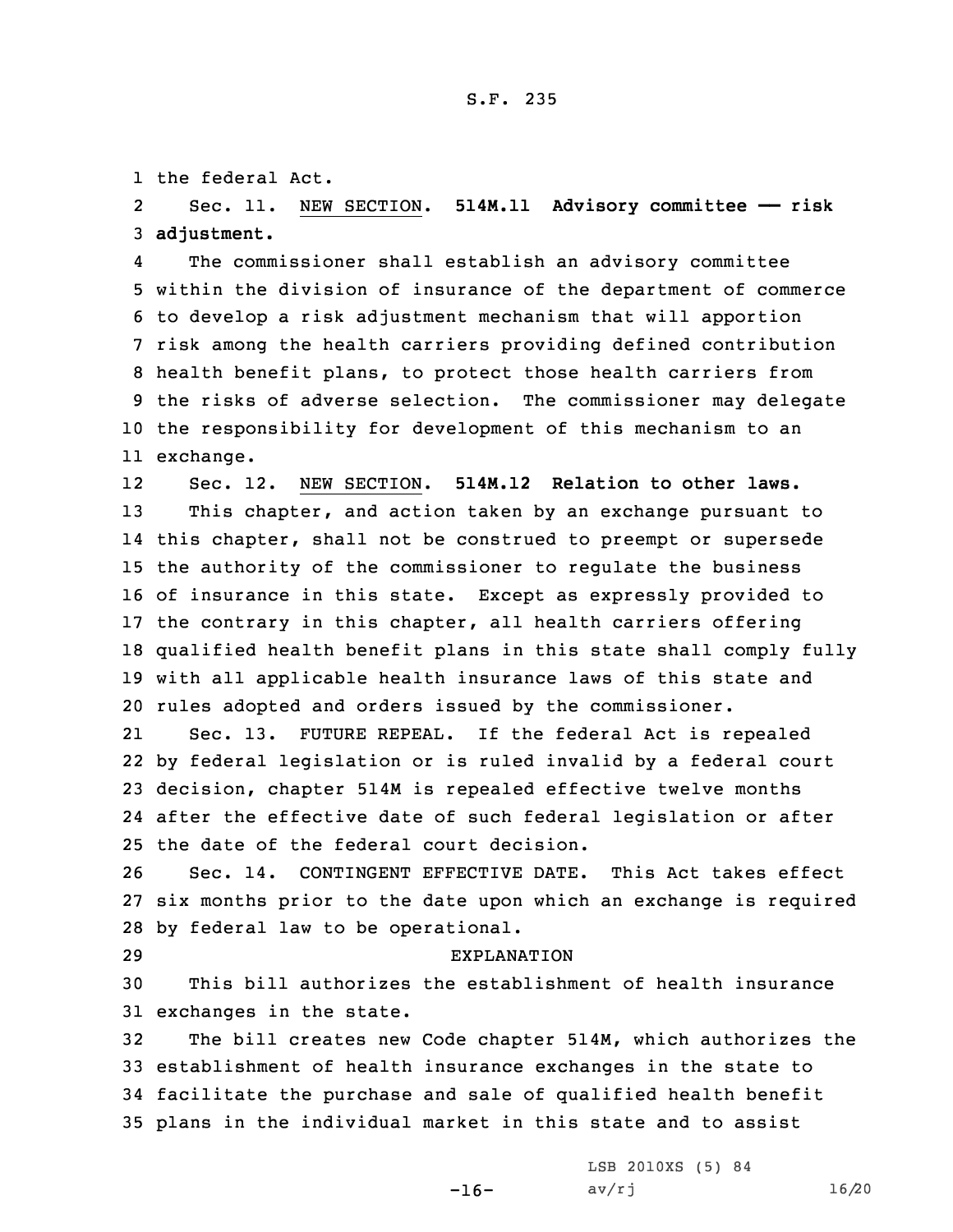S.F. 235

 qualified small employers in facilitating the availability of qualified health benefit plans offered in the small group market. The intent of establishing of such exchanges is to reduce the number of uninsured, provide <sup>a</sup> transparent marketplace and consumer education, and assist individuals with access to programs, premium assistance tax credits, and cost-sharing reductions.

 <sup>A</sup> health insurance exchange shall be established in the state, and subject to the discretion of the commissioner of insurance, may be operated by the insurance division of the department of commerce or as <sup>a</sup> nonprofit corporation approved by the commissioner. The commissioner is required to approve the establishment of one or more exchanges in the state that meet the requirements of new Code chapter 514M. An exchange or components of an exchange may be operated on <sup>a</sup> statewide or regional basis, or on <sup>a</sup> multistate basis, subject to the approval of the commissioner. Such an exchange shall be operated pursuant to <sup>a</sup> plan of operation approved by the commissioner.

 All persons who enroll in <sup>a</sup> qualified health benefit plan offered through an exchange must be enrolled by an insurance producer who is licensed as provided in Code chapter 522B. The health carrier that issues the qualified health benefit plan selected must pay the insurance producer <sup>a</sup> commission of at least 5 percent of the premium paid by the enrollee. If <sup>a</sup> health carrier offers health benefit plans outside an exchange, the health carrier must also pay the producer involved in the sale <sup>a</sup> commission of at least 5 percent of the premium paid by the enrollee.

 An exchange may contract with an eligible entity to fulfill any of its responsibilities as described in new Code chapter 514M. An eligible entity includes an entity with experience in individual and small group health benefit plans, benefit administration, or other experience relevant to the responsibilities to be assumed by the entity, but does not

-17-

LSB 2010XS (5) 84 av/rj 17/20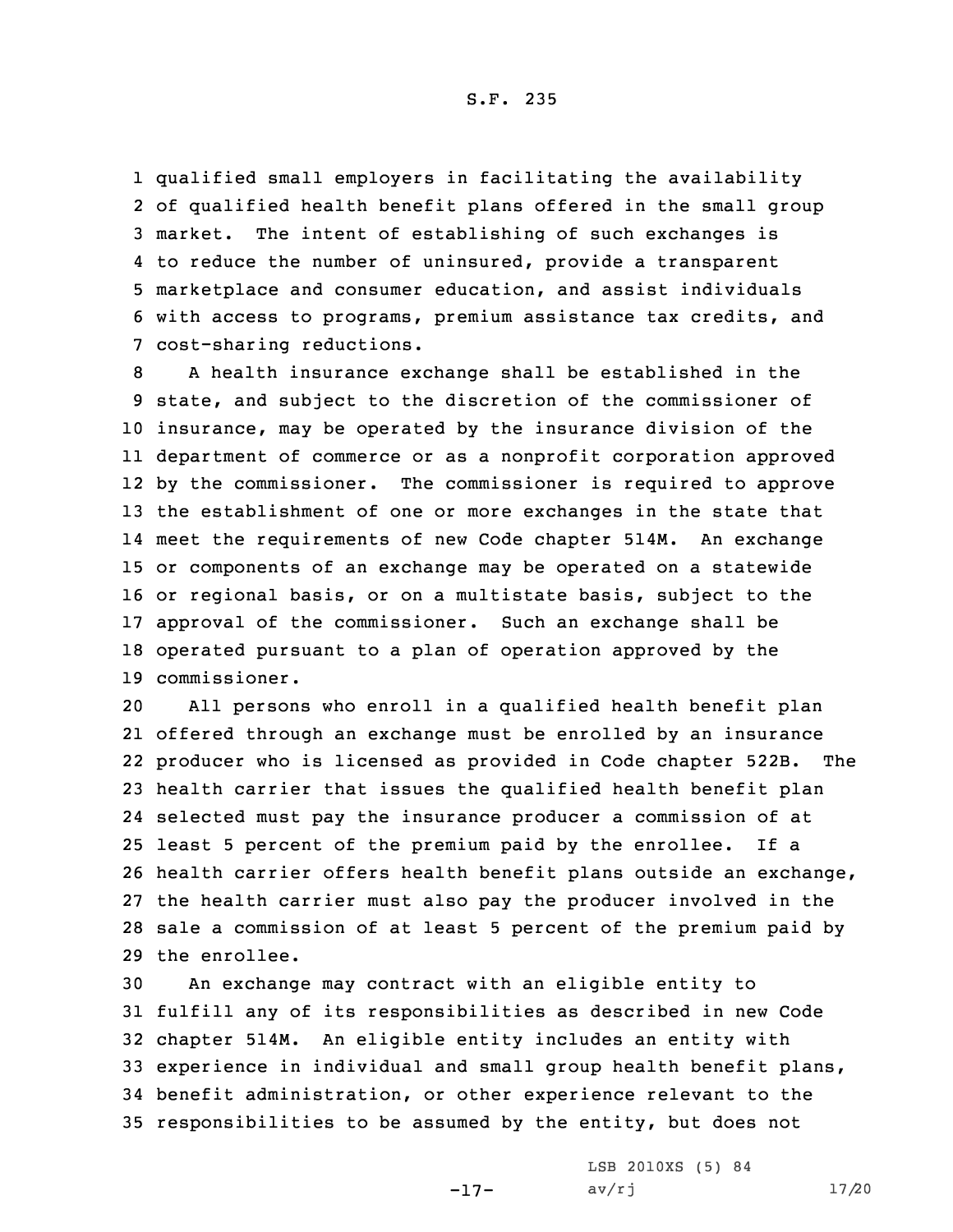S.F. 235

 include <sup>a</sup> health carrier or its affiliate. An exchange may also enter into information-sharing agreements with federal and state agencies and other state exchanges if there are adequate protections with respect to the confidentiality of the information to be shared.

 An exchange established or approved pursuant to Code section 514M.4 is required to make qualified health benefit plans that are effective on or before January 1, 2014, available to qualified individuals and qualified employers. Such an exchange is also required to request <sup>a</sup> five-year waiver from the secretary of the United States department of health and human services of the certification requirements for health benefit plans of the federal Patient Protection and Affordable Care Act (PPACA), to enable the exchange to offer mandate-free health benefit plans that are exempt from some or all of the special health and accident insurance coverages required pursuant to the federal Act or Code chapter 514C.

 An exchange or <sup>a</sup> health carrier offering qualified health benefit plans through the exchange cannot charge an individual <sup>a</sup> fee or penalty for termination of coverage if the individual enrolls in another type of minimum essential coverage because the individual is newly eligible for that coverage or because the individual's employer-sponsored coverage has become affordable.

 The bill specifies the duties of an exchange to carry out the intent of the Code chapter consistent with the PPACA and state law. The bill authorizes an exchange to select entities to serve as navigators and to award grants to enable navigators to conduct public education activities; distribute fair and impartial information concerning enrollment in qualified health benefit plans including the availability of premium tax credits and cost-sharing reductions; facilitate enrollment through an insurance producer in health benefit plans through or outside the exchange; provide referrals to the federal office of health insurance consumer assistance; and provide information that is

-18-

LSB 2010XS (5) 84 av/rj 18/20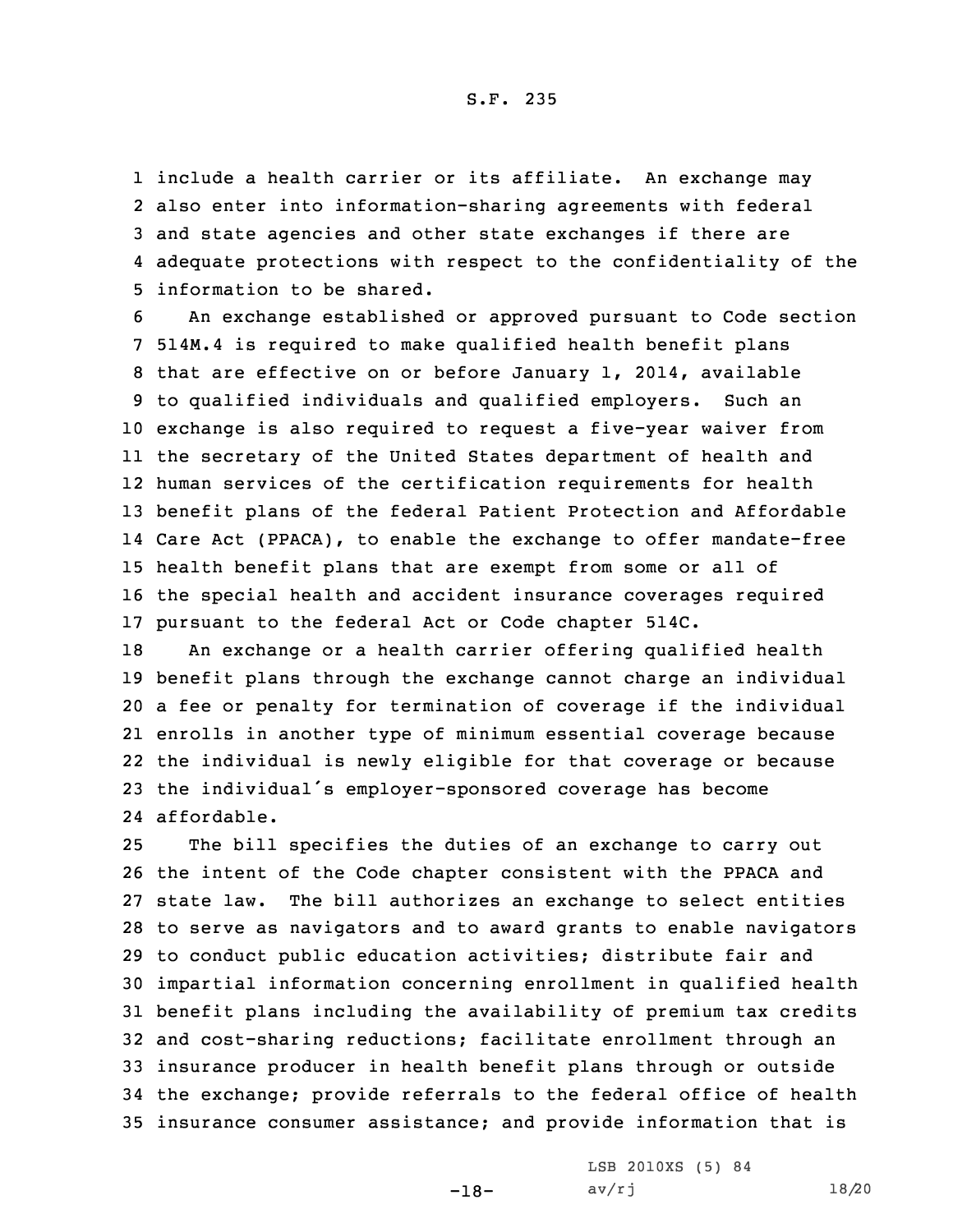S.F. 235

 culturally and linguistically appropriate to the needs of the population being served by the exchange. Entities qualified as navigators that facilitate enrollment in health benefit plans must be licensed as insurance producers or utilize the services of an insurance producer to assist in such facilitation. All entities that provide facilitation for <sup>a</sup> navigator shall be licensed as insurance producers.

 An exchange is given parameters for certifying health benefit plans as qualified health benefit plans. Under the PPACA, only qualified health benefit plans can be sold through an exchange and <sup>a</sup> health benefit plan must be certified as meeting certain minimum standards specified in the PPACA and in new Code chapter 514M to be certified as <sup>a</sup> qualified health benefit plan. Also, <sup>a</sup> health carrier must meet certain standards in order to have its plans certified so that the plans can be offered through an exchange.

 An exchange is authorized to charge assessments or user fees to health carriers that offer health benefit plans through the exchange, or to otherwise generate the funding necessary to support the operation of the exchange, as provided in the plan of operation of the exchange. An exchange is required to publish the average costs of licensing, regulatory fees, and any other payments required by the exchange and the administrative costs of the exchange on an internet site, to educate consumers about the costs of operating the exchange. The commissioner of insurance is required to adopt rules pursuant to Code chapter 17A to administer the provisions of the new Code chapter.

 The commissioner is required to establish an advisory committee or delegate the responsibility to an exchange, to develop <sup>a</sup> risk adjustment mechanism that will apportion risk among the health carriers providing defined contribution health benefit plans, to protect those health carriers from the risks of adverse selection.

35 The bill takes effect six months prior to the date upon

-19-

LSB 2010XS (5) 84 av/rj 19/20